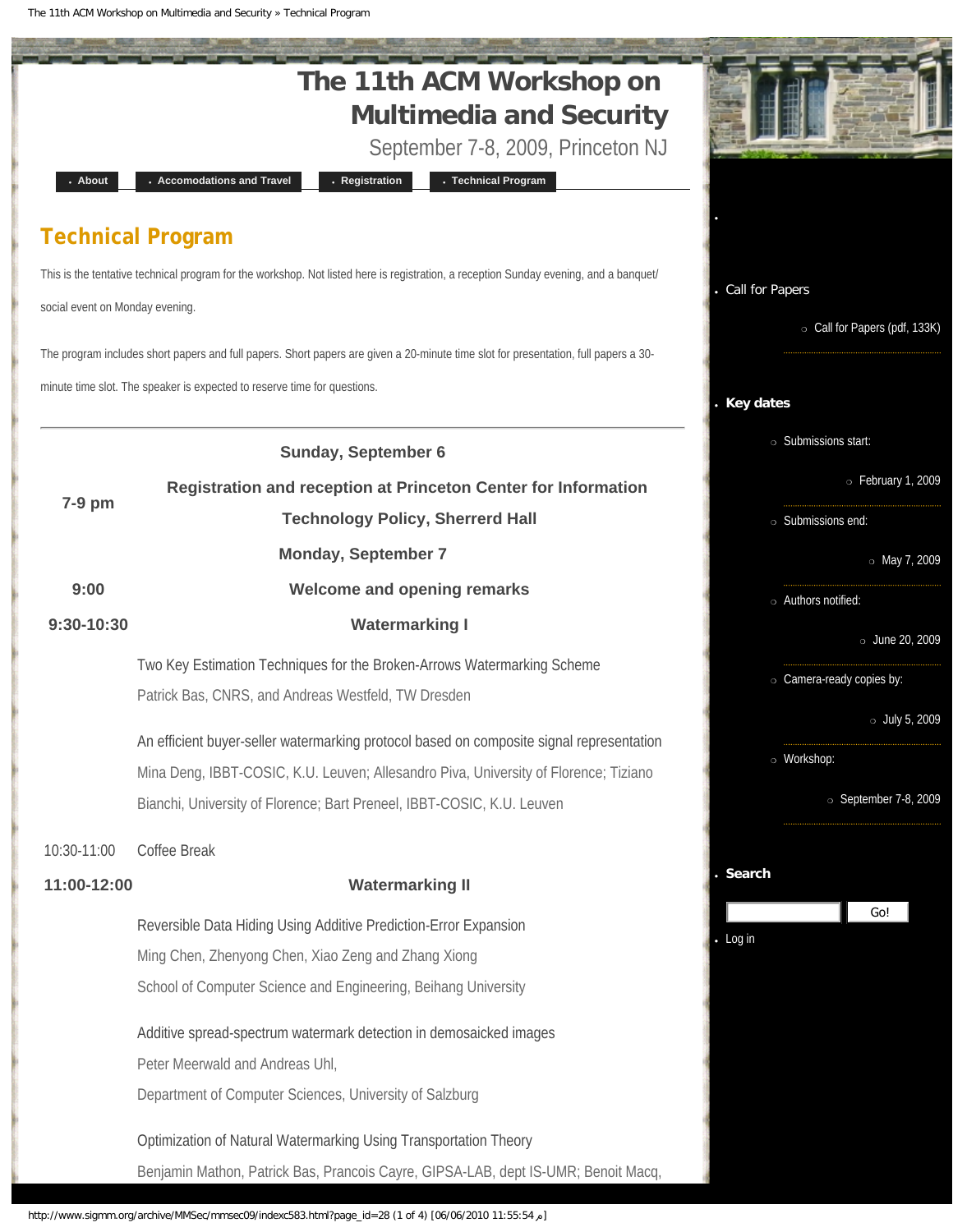|               | <b>TELE</b>                                                                                                     |
|---------------|-----------------------------------------------------------------------------------------------------------------|
| 12:00-1:30    | Lunch                                                                                                           |
| $1:30-2:50$   | <b>Forensics I</b>                                                                                              |
|               | Exposing Digital Forgeries in Video by Detecting Double Quantization                                            |
|               | Weihong Wang and Hany Farid, Department of Computer Science, Dartmouth College                                  |
|               | Unweighted Fusion in Microphone Forensics using a Decision Tree and Linear Logistic<br><b>Regression Models</b> |
|               | Christian Kraetzer, Maik Schott, and Jana Dittmann, Department of Computer Science,                             |
|               | Research Group Multimedia and Security Otto-von-Guericke-University of Magdeburg,<br>Germany                    |
|               | MP3 Bit Rate Quality Detection through Frequency Spectrum Analysis                                              |
|               | Brian D'Alessandro and Yun Q. Shi, New Jersey Institute of Technology                                           |
| $2:50-3:20$   | Coffee Break                                                                                                    |
| $3:20 - 4:50$ | <b>Steganalysis</b>                                                                                             |
|               | <b>Calibration Revisited</b>                                                                                    |
|               | Jan Kodovský and Jessica Fridrich, SUNY Binghamton                                                              |
|               | Steganalysis by Subtractive Pixel Adjacency Matrix                                                              |
|               | Tomáš Pevný and Patrick Bas,                                                                                    |
|               | INPG - Gipsa-Lab; and Jessica Fridrich, SUNY Binghamton                                                         |
|               | The Square Root Law Requires a Linear Key                                                                       |
|               | Andrew Ker, Oxford University Computing Laboratory                                                              |
| 6:30pm        | <b>Banquet at the Mountain Lakes House, Princeton</b>                                                           |
|               | <b>Tuesday, September 8</b>                                                                                     |
| $9:00-10:00$  | <b>Fingerprinting</b>                                                                                           |
|               | Performance Study and Improvement on ECC-based Binary Anti-Collusion Forensic Code<br>for Multimedia            |
|               | W. Sabrina Lin, ECE Department, University of Maryland; Shan He and Jeffrey Bloom,                              |
|               | Content Security Research Group, Thomson Corporate Research                                                     |
|               | EM decoding of Tardos traitor tracing codes                                                                     |
|               | Teddy Furon, Thomson Security Lab; and Luis Pérez-Freire, Gradiant, ETSI Telecom.,<br>Lagoas Marcosende s/n     |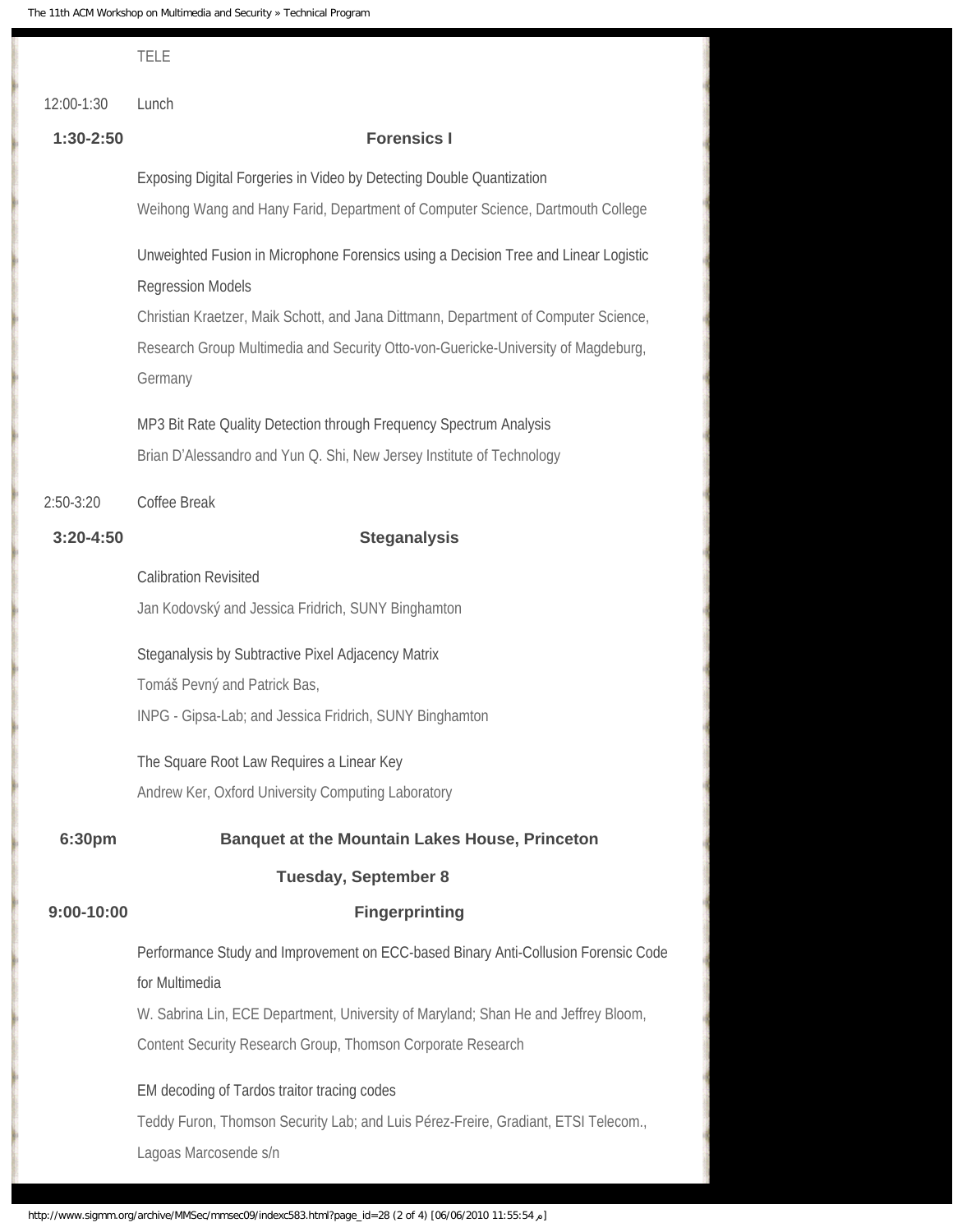# 10:00-10:30 Coffee Break

#### **10:30-11:50 Forensics II**

Detection of Seam Carving and Localization of Seam Insertions in Digital Images Anindya Sarkar, Lakshmanan Nataraj and B. S. Manjunath, Vision Research Laboratory, University of California, Santa Barbara

#### Defeating Fake-Quality MP3

Rui Yang,

School of Information Science and Technology Sun Yat-sen University; Yun Q. Shi, Department of Electrical and Computer Engineering, New Jersey Institute of Technology; and Jiwu Huang, School of Information Science and Technology, Sun Yat-sen University

## A Pixel-Based Digital Photo Authentication Framework via Demosaicking Inter-Pixel Correlation

Cheng Jin, Dept. Computer Science and Engineering, Shanghai Jiaotong University; Na Fan, Department of Electrical Engineering, East China Normal University; Yizhen Huang, Computer Sciences Department, University of Wisconsin-Madison

### 12:00-1:30 Lunch

### **1:30-2:50 Steganography**

Less detectable JPEG steganography method based on heuristic optimization and BCH syndrome coding Vasiliy Sachnev, Hyoung Joong Kim and Rongyue Zhang, Korea University, CIST Graduate School of Information Management and

**Security** 

#### Improved Embedding Based on a Set of Cover Images

Elke Franz, Stefan Rönisch and Robert Bartel, Dresden University of Technology Institute for System Architecture

A Supraliminal Channel in a Wireless Phone Application Scott Craver and Enping Li, Binghamton University

#### 2:50-3:20 Coffee Break

**3:20-4:30 Encryption**